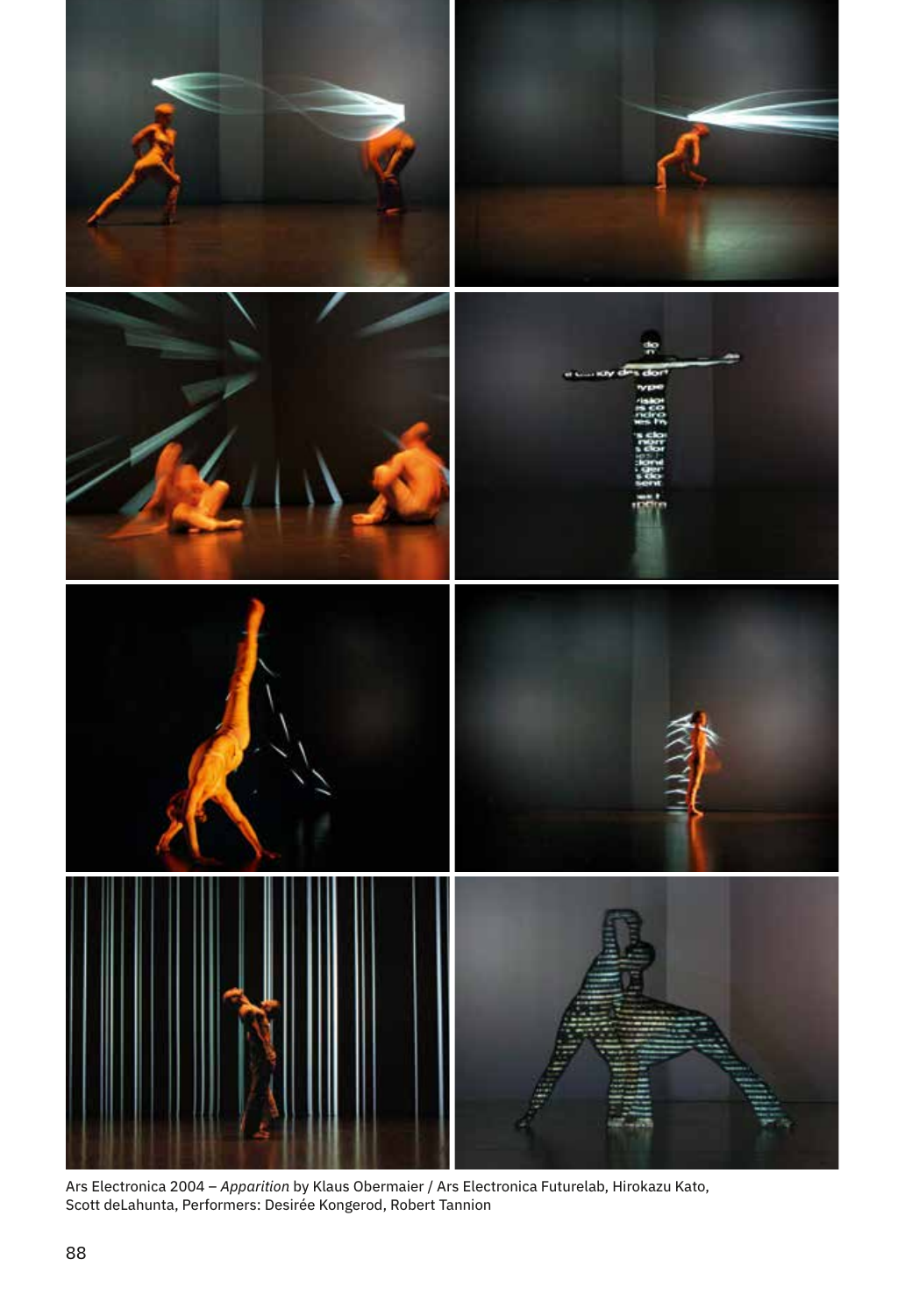### Medienkultur als Markenzeichen *Media Culture as a Trademark*

Dem Leitthema "Kunst - Technologie - Gesellschaft", das Ars Electronica über all die Jahre beibehalten hat, wird in den kommenden Jahrzehnten noch verstärkte Bedeutung zukommen: Ars Electronica wird sich über IT hinaus den Innovationen von Biotechnologie bis Nanotechnologie zu stellen haben, aber auch Problemen rund um Themen wie Energie, Wasser oder Klimawandel, denn diese Bereiche werden unsere Gesellschaft im neuen Jahrtausend mit Radikalität und Vehemenz herausfordern. "Future historians will doubtless view this unfolding century as pivotal", schreibt Christopher Flavin, der Präsident des Worldwatch Institute in "The Future of Earth", dem jüngsten U.S. News & World Report. "Perhaps no generation has shaped the choices available to its children and grandchildren as much as we will during the decades ahead." Der bisherigen IT-Entwicklung wird nach dem Zusammenbruch der Dot-Coms eine "Next Economy" folgen. Alan Greenspan, der Chef der US-Notenbank, sieht neuerdings in der Ausbreitung der modernen Telekommunikations- und Satellitentechnik die treibende Kraft für die Veränderung der Wirtschaft.

Was heute entsteht, ist "eine vernetzte Wirtschaft mit einem elektronischen Nervensystem" (Manuel Castells). Das Internet ist zum Rückgrat dieser vernetzten Welt geworden. Wenn sich Ars Electronica in den 1980er Jahren mit "Ubiquitous Computing" befasst hat, ist jetzt die Umsetzung in die Realität des Alltags im Gange, auch wenn sich die Bezeichnungen verändert haben und heute von "Seamless Computing" oder "Adaptive Computing" die Rede ist. Die Computer verändern unsere Kleider, unser Wohnen, unsere Autos, unser Lernen – einfach alles. In der Industrie wird das Schwergewicht der Veränderungen in den Produktionsketten und in den Geschäftsprozessen über Unternehmens- und Ländergrenzen hinweg zu suchen sein.

*The festival's central theme of "Art—Technology— Society", which it has retained throughout the years, is certain to take on even greater importance in the next decades: in addition to innovations from IT, Ars Electronica will be confronted with those from fields like biotechnology and nanotechnology. Moreover it will have to cope with problems related to such issues as energy, water or the change of climate, for these areas are going to make radical and vigorous demands on our society in the next millennium. "Future historians will doubtless view this unfolding century as pivotal", Christopher Flavin, president of Worldwatch Institute, wrote in "The Future of Earth", the most recent U.S. News & World Report. "Perhaps no generation has shaped the choices available to its children and grandchildren as much as we will during the decades ahead." After the crash of dotcoms, IT development as we know it will be followed by the "Next Economy". Alan Greenspan, Chairman of the US Federal Reserve Board, now sees the spread of modern telecommunications and satellite technology as the driving force for a change in the economy.* 

*What is now emerging is "a networked economy with an electronic nervous system" (Manuel Castells). The Internet has become the backbone of this networked world. While Ars Electronica explored "ubiquitous computing" in the 1980s, its implementation is today taking place in our daily lives, and this is so even if the labels have changed and we now talk of "seamless computing" or "adaptive computing". Computers are changing our clothes, our homes, our cars and our schools—simply everything.* 

*In industry, the main focus of such changes will have to be sought in production chains and business processes which transcend the boundaries of companies and national borders. Due to the possibilities of control offered by the Internet, globalization has received an unprecedented thrust forward. If, as historians assume, the first efforts toward globalization occurred in China in the 7th century B.C.,*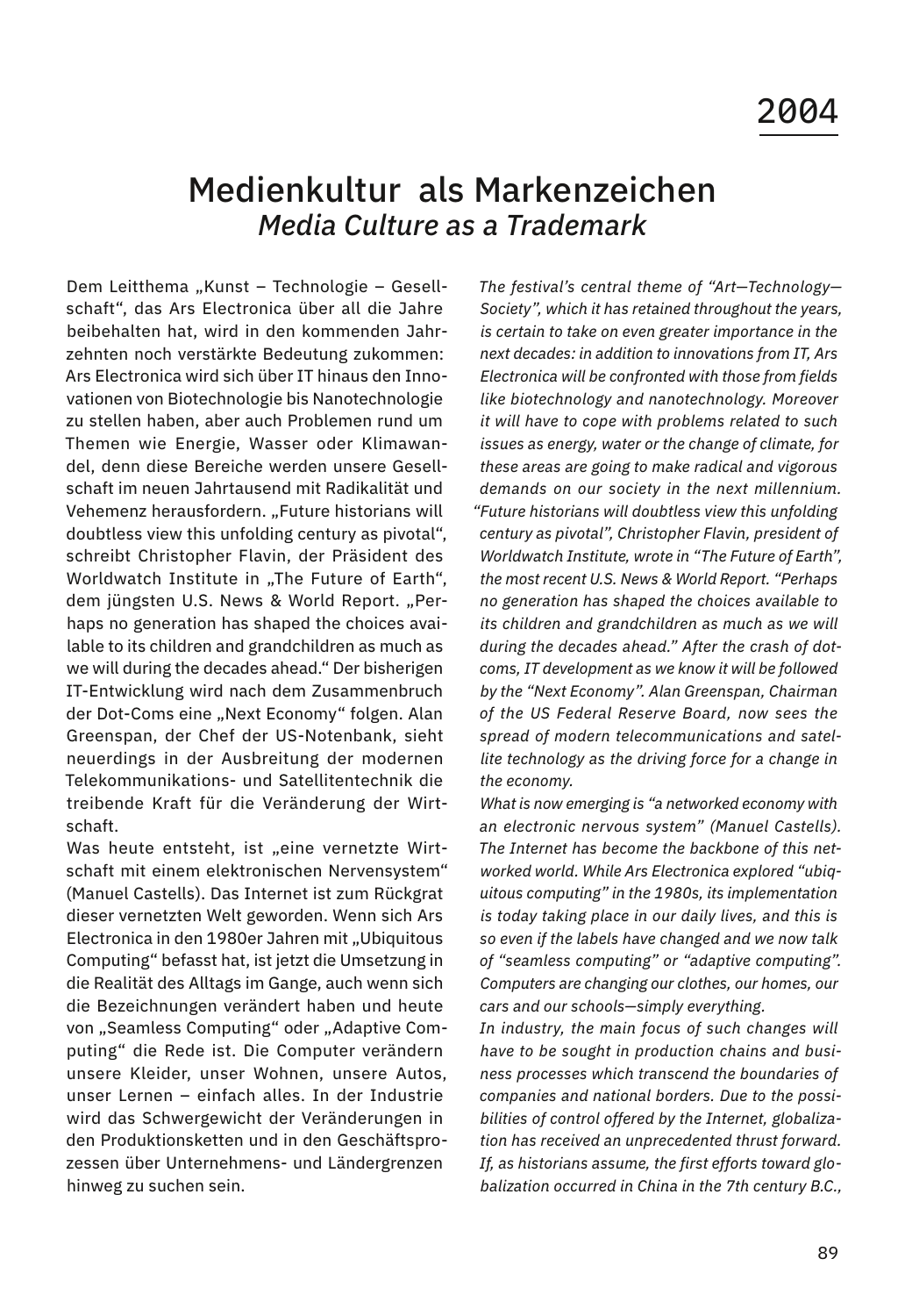

Ars Electronica 2004 – Mark Hansen, Ben Rubin: *Listening Post* (Golden Nica Interactive Art)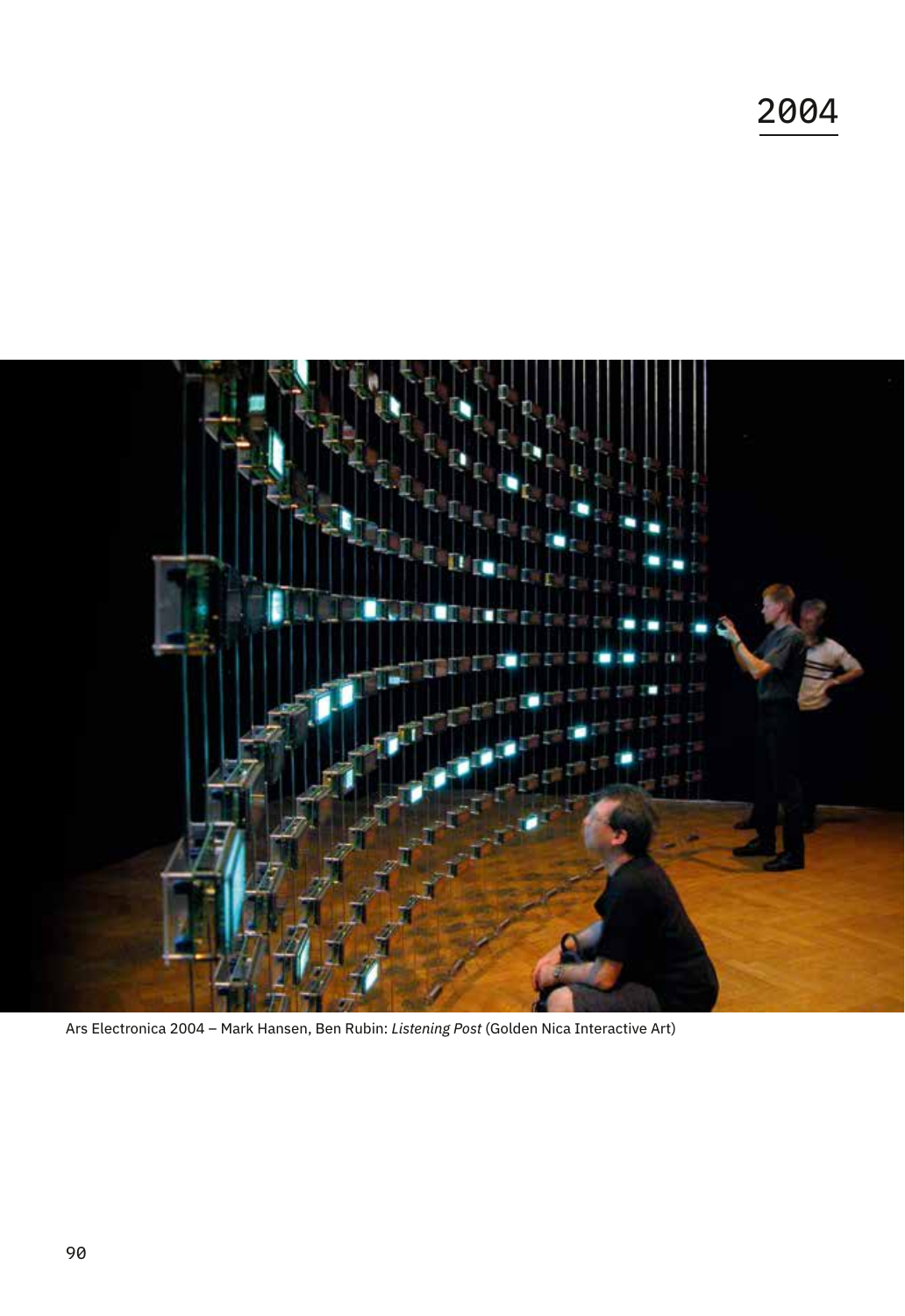### 2004

Die Globalisierung hat insbesondere durch die Steuerungsmöglichkeiten des Internet einen nie da gewesenen Schub erhalten. Wenn Historiker die ersten Globalisierungsbestrebungen im China des 7. Jahrhunderts v. Chr. ansetzen, so hat die Globalisierung bis Ende der 70er Jahre des 20. Jahrhunderts über Jahrhunderte nur langsam zugenommen. Von 1600 bis 1979 gab es weltweit an die 8000 multinational operierende Unternehmen, von 1980 bis zum Jahr 2000 – also während der zweieinhalb Jahrzehnte von Ars Electronica – ist die Zahl auf 63.000 angestiegen (Global Inc. New York). "In the future there will be two kinds of corporations", sagt C. Michael Armstrong, CEO von AT&T, "those that go global, and those that go bankrupt. "Mit der wirtschaftlichen Globalisierung geht die kulturelle Globalisierung Hand in Hand, insbesondere durch die globalen Medien wie AOL Time Warner, Disney, Bertelsmann, CNN und andere. Für Kunst und Kultur bedeutet diese Entwicklung zwar Chancen, allerdings werden diese Chancen von gewaltigen Gefahren konterkariert, wenn nicht zerstört. Für Ars Electronica wird sich ein weites Feld kontroversieller Themen eröffnen. Die Bilanz der Ars Electronica 2004 beweist deutlich, dass das Ziel der 1970er Jahre, mit einer über die Grenzen des Landes hinaus reichenden Kulturveranstaltung zu einem neuen Profil der Stadt Linz beizutragen, erreicht werden konnte. Linz konnte sich in dieser Zeit einen spezifischen Platz auf der globalen Kulturkarte sichern, der der zukunftsorientierten Stadt ein Alleinstellungsmerkmal und damit einen Standortvorteil verschafft. Die Herausforderung wird darin liegen, mit der neuen Geschwindigkeit im Wettbewerb Schritt zu halten, und zwar sowohl mit starken Ideen als auch mit entsprechenden Budgetmitteln.

*then globalization increased over the centuries only very gradually until the late 1970s. From 1600 to 1979 there were approximately 8000 multinational corporations operating worldwide, from 1980 to 2000—in other words, during the two and a half decades of Ars Electronica—the number has risen to 63,000 (Global Inc., New York). "In the future there will be two kinds of corporations", says C. Michael Armstrong, CEO of AT&T, "those that go global, and those that go bankrupt."* 

*Cultural globalization goes hand in hand with economic globalization, especially via global media like AOL Time Warner, Disney, Bertelsmann, CNN and others. For art and culture this development opens up opportunities, yet these opportunities are counteracted, if not wrecked, by immense dangers. For Ars Electronica a multitude of controversial themes are going to present themselves.*

*In 2004 Ars Electronica's balance clearly demonstrates that the goal set in the 1970s—to contribute to a new image for Linz by organizing a cultural event that would have an impact outside the region has been achieved. Over the years, Linz has been able to secure itself a certain position on the global map of culture, and this has given this futureoriented city a quality of its own and hence a bonus as a location. Within 25 years, the City of Linz has made the leap into the 21st century, not only in years, but also in how it has changed its conception of itself. This iron-and-steel town, once marked by environmental problems, has become a modern industrial city and a technology-oriented town of culture. Ars Electronica and the Linz Klangwolke have not only accompanied this process for more than two decades, but have been catalysts and provided impetus for the transformation of the city's image and the development of a new identity. The challenge will now be to keep pace with the new speed of competition by contributing powerful ideas and the necessary funds.*

Text entnommen aus/*Excerpt taken from:* 

Leopoldseder, Hannes/Schöpf, Christine/Stocker, Gerfried (Hrsg.): *CyberArts 2004. International Compendium. Prix Ars Electronica 2004.*  Hatje Cantz – Ostfildern-Ruit, 2004, S. 11ff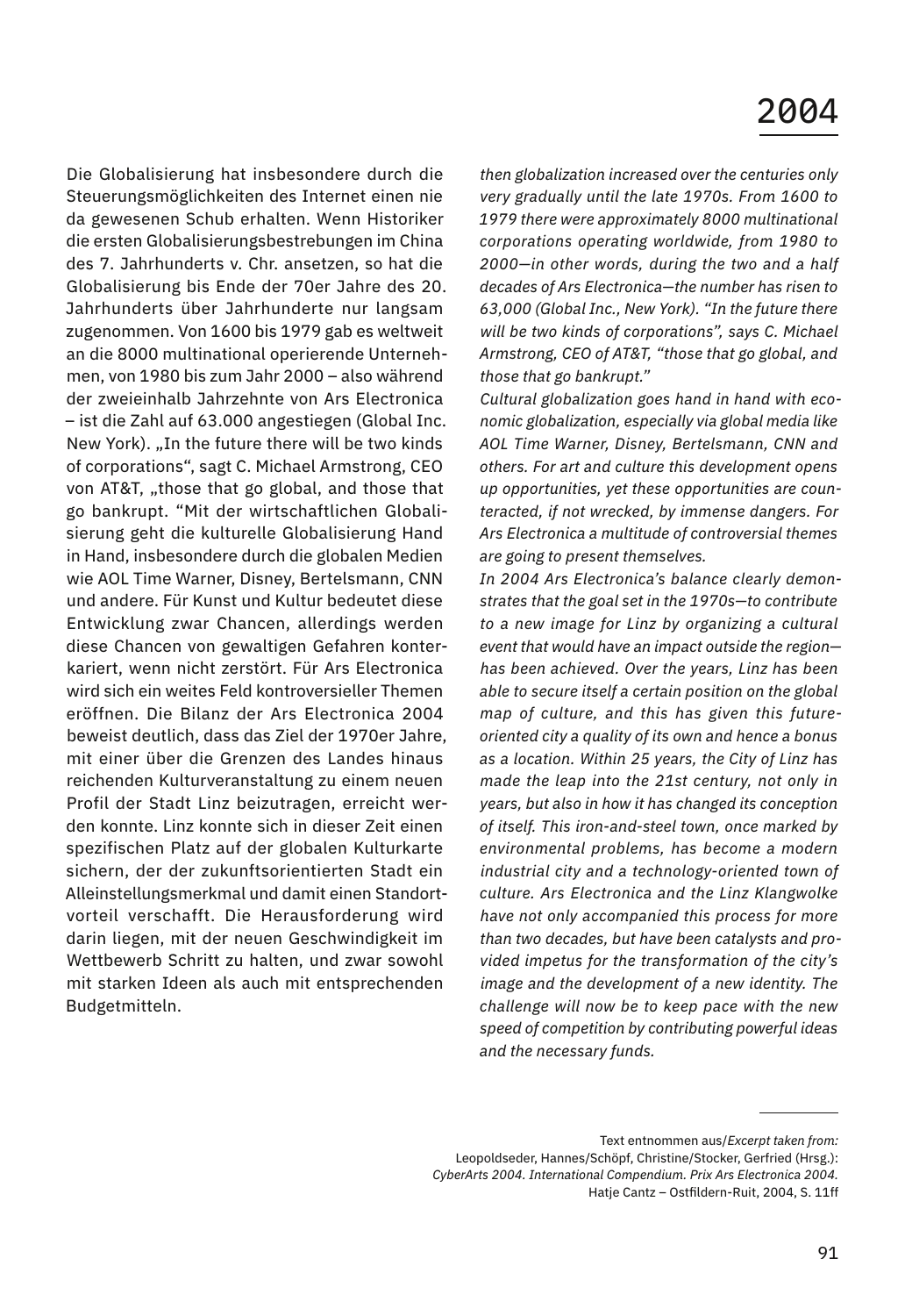# 25 *years* Ars Electronica

#### **Sprungbrett in die Zukunft**

Der 10-jährige Nicholas in New York, die 10-jährige Maya in Oslo, der 10-jährige Toshiya in Tokio und die 10-jährige Julia in Linz. Sie alle haben im September 2004 Geburtstag, wenn Ars Electronica 25 Jahre alt wird. Eines ist diesen Kindern gemeinsam: Für sie ist eine Welt ohne CD, ohne Handy (in Österreich) oder Mobile (in den USA) oder ohne Internet und dem Eintauchen in die globale Spielwelt nicht mehr vorstellbar. Kein anderes Vierteljahrhundert zuvor in unserer Geschichte hat unser Leben in diesem Maße verändert.

Als Festival für Kunst, Technologie und Gesellschaft hat Ars Electronica mit ihrem Fokus auf das Ineinandergreifen von Wissenschaft und Kunst den Innovationsschub der Informationstechnologie in den Jahren des Booms und des Absturzes mitvollzogen. Die Ars-Electronica-Publikationen, in Print sowie im Netz, sind die historischen Zeitzeugen dieser entscheidenden Medienentwicklung. Den Einleitungstext zu "Cyberarts 1999" begann ich mit der Geschichte des 29-jährigen Fernando Espuelas, der mit dem Börsegang von "StarMedia Network" – mit einer spanischportugisischen Search-Engine – innerhalb von Tagen mehr als 350 Millionen Dollar für sich kapitalisieren konnte. 2004 ist alles verschwunden, die Millionen in den Wind geschrieben. "Ich spielte die Hauptrolle in einem Shakespeare'schen Stück", zitiert 2004 das Hispanic Magazin.com Espuelas, "ich war danach vollkommen erschöpft".

#### *A Springboard to the Future*

*Ten-year-old Nicholas in New York, ten-year-old Maya in Oslo, ten-year-old Toshiya in Tokyo and tenyear-old Julia in Linz – they will all celebrate their birthdays in September 2004 when Ars Electronica turns 25. And these children have one thing in common: for them a world without CDs, without Handys (as they are called in Austria) or cell phones (in the USA), without the Internet and immersion in global games is no longer imaginable. No other quarter of a century in our history has altered our lives on such a huge scale.* 

*As a festival for art, technology and society, Ars Electronica with its focus on the intermeshing of science and art, also experienced the spurt of innovation in information technology in the years of the boom and its collapse. Ars Electronica's publications, both in print and online, are historical testimony of these crucial media developments. I began my introduction to Cyberarts 1999 with the story of 29-year-old Fernando Espuelas who after going on the stock market with StarMedia Network—a Spanish-Portuguese search engine—succeeded in making more than 350 million dollars for himself. Now in 2004, it's all gone; his millions, irretrievably lost. "I was the main character of a Shakespearean play", Hispanic Magazin.com quoted Espuelas as saying in 2004. "It left me exhausted."*